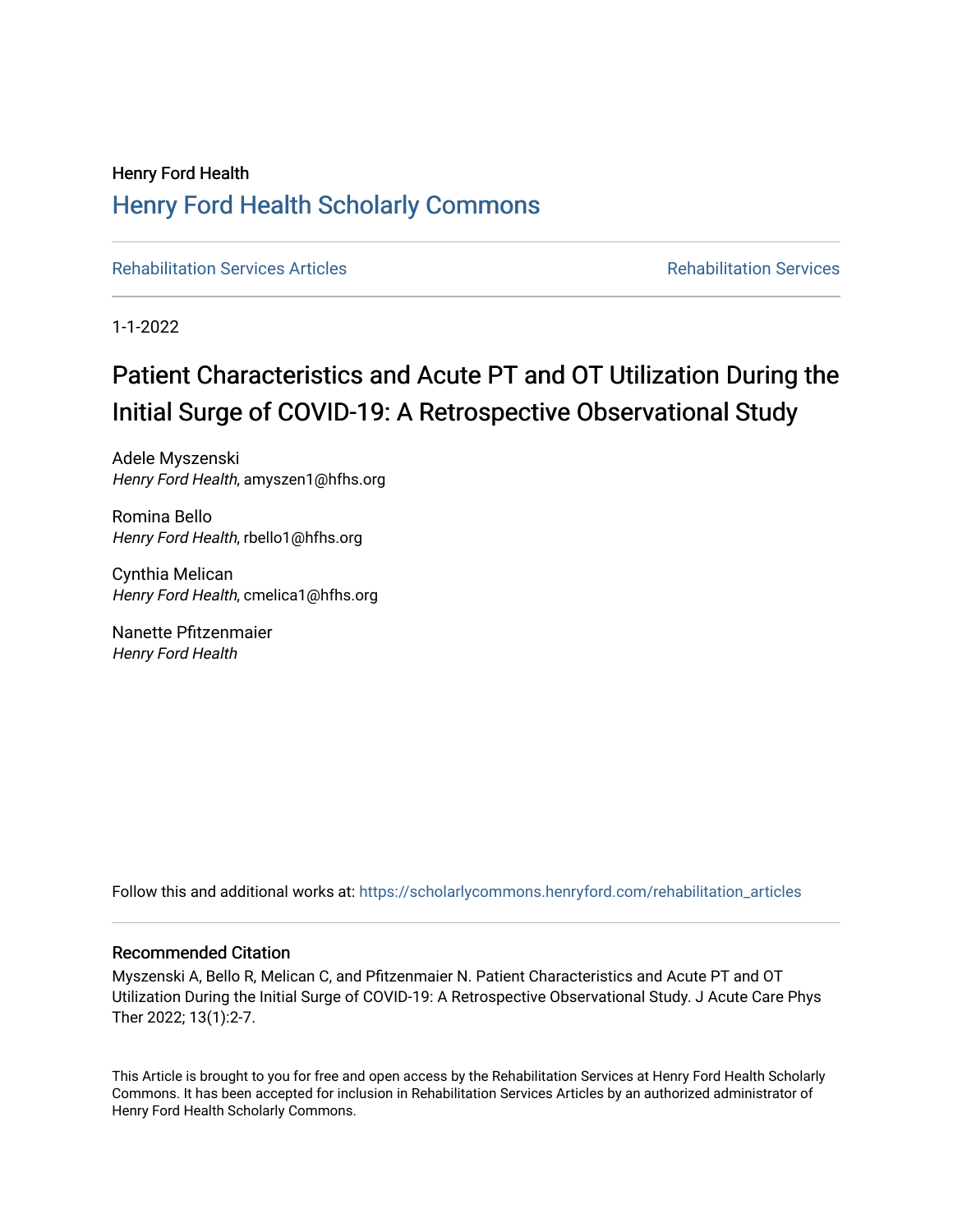# **Patient Characteristics and Acute PT and OT Utilization During the Initial Surge of COVID-19**

## *A Retrospective Observational Study*

Adele Myszenski, Romina Bello, Cynthia Melican, Nanette Pfitzenmaier

#### **ABSTRACT**

**Objective:** To describe the characteristics of patients and investigate the utilization of physical (PT) and occupational therapy (OT) intervention for those with a positive coronavirus disease-2019 (COVID-19) diagnosis compared with other patient populations during the first 6 weeks of the novel coronavirus pandemic.

**Methods:** A retrospective, observational study of adult inpatients with a length of stay of 1 or more days at an urban hospital in Detroit, Michigan. Individuals with a COVID-19 diagnosis were compared with a cohort within similar diagnostic categories (respiratory, fever, and sepsis) but without COVID-19. Outcome measures included PT or OT intervention on 1 or more days, the timing of initial PT or OT visit, the average number of visits and units per patient, length of stay, discharge to home, and readmission within 30 days.

**Results:** Individuals with COVID-19 had lower rates of discharge to home (*P* = .001), higher rates of readmission within 30 days of hospital discharge (*P* = .01), increased hospital length of stay (*P* = .001), and waited an average of 3.1 days longer for therapy evaluations than subjects in the comparison group (*P* = .001). The percentage of subjects who had one or more PT or OT visits during their hospital stays was comparable between groups. Once therapy was initiated, the average number of visits per patient and dosing of units in 15-minute increments were similar between the 2 groups.

**Conclusions:** Patients acutely ill with COVID-19 hospitalized with the virus during the first 6 weeks of the pandemic remained in the intensive care unit and hospital longer than their counterparts without COVID-19 and had a delay in initiation of PT and OT intervention. PT and OT are important members of the care team for patients with the novel coronavirus. Understanding the descriptive characteristics of patients and therapy services during the initial surge could help improve utilization and patient outcomes.

**S**evere acute respiratory syndrome-coronavirus 2 (SARS-CoV-2) and, its resultant disease, coronavirus disease-2019 (COVID-19) have rapidly evolved into an international pandemic and impacted every

*Adele Myszenski, PT, MPT Rehabilitation Services, Henry Ford Hospital, A-Basement, 2799 W Grand Blvd, Detroit, MI 48202 (USA). amyszen1@hfhs.org.*

*Romina Bello, PT, DPT Rehabilitation Services, Henry Ford Hospital, Detroit, Michigan.* 

*Cynthia Melican, COTA Rehabilitation Services, Henry Ford Hospital, Detroit, Michigan.*

*Nanette Pfitzenmaier, PT, DPT, CCS Rehabilitation Services, Henry Ford Hospital, Detroit, Michigan.*

*Concept/research design was developed by A. Myszenski, N. Hannum, and C. Melican; writing by A. Myszenski and N. Hannum; revisions by A. Myszenski, N. Hannum, R. Bello, and C. Melican; data collection/data analysis by A. Myszenski; and consultation including reviewing manuscript prior to submitting by A. Myszenski, N. Hannum, R. Bello, and C. Melican.*

*The authors have no conflicts of interest and no source of funding to declare.*

*Submitted for Publication: October 26, 2020; accepted for publication January 21, 2021; published online April 20, 2021.*

*Copyright © 2021 Academy of Acute Care Physical Therapy, APTA*

*DOI: 10.1097/JAT.0000000000000163*

health care area, including physical therapy (PT). Initial studies reported 15% of patients were developing severe disease, and 5% of patients diagnosed with COVID-19 required critical care due to severe acute respiratory failure and multiorgan system dysfunction.1-5 In the United States, New York City, New York, and Detroit, Michigan, were among the areas with the highest concentration of COVID-19 cases beginning in mid-March 2020. Early evidence reported a high percentage of patients requiring critical care due to COVID-19.6-8

Evidence supporting the role of PT in the care of critically ill patients is well-documented, and diagnosis-specific research continues to emerge.<sup>9-13</sup> For example, patients admitted to an intensive care unit (ICU) with a diagnosis of acute respiratory distress syndrome (ARDS) and sepsis have been investigated and provide insight into the impairments and effect of early mobilization.14-17 The long-term physical function of patients surviving ARDS compared with those surviving other critical illness has also been described.18 To date, clinical practice recommendations for the management of patients with COVID-19 by acute care physical therapists

**2 JACPT.COM JACPT.COM JACPT JACPT JACPT JACPT JACPT JACPT JACPT JACPT JACPT JACPT J** 

Copyright © 2021 Academy of Acute Care Physical Therapy, APTA. Unauthorized reproduction of this article is prohibited.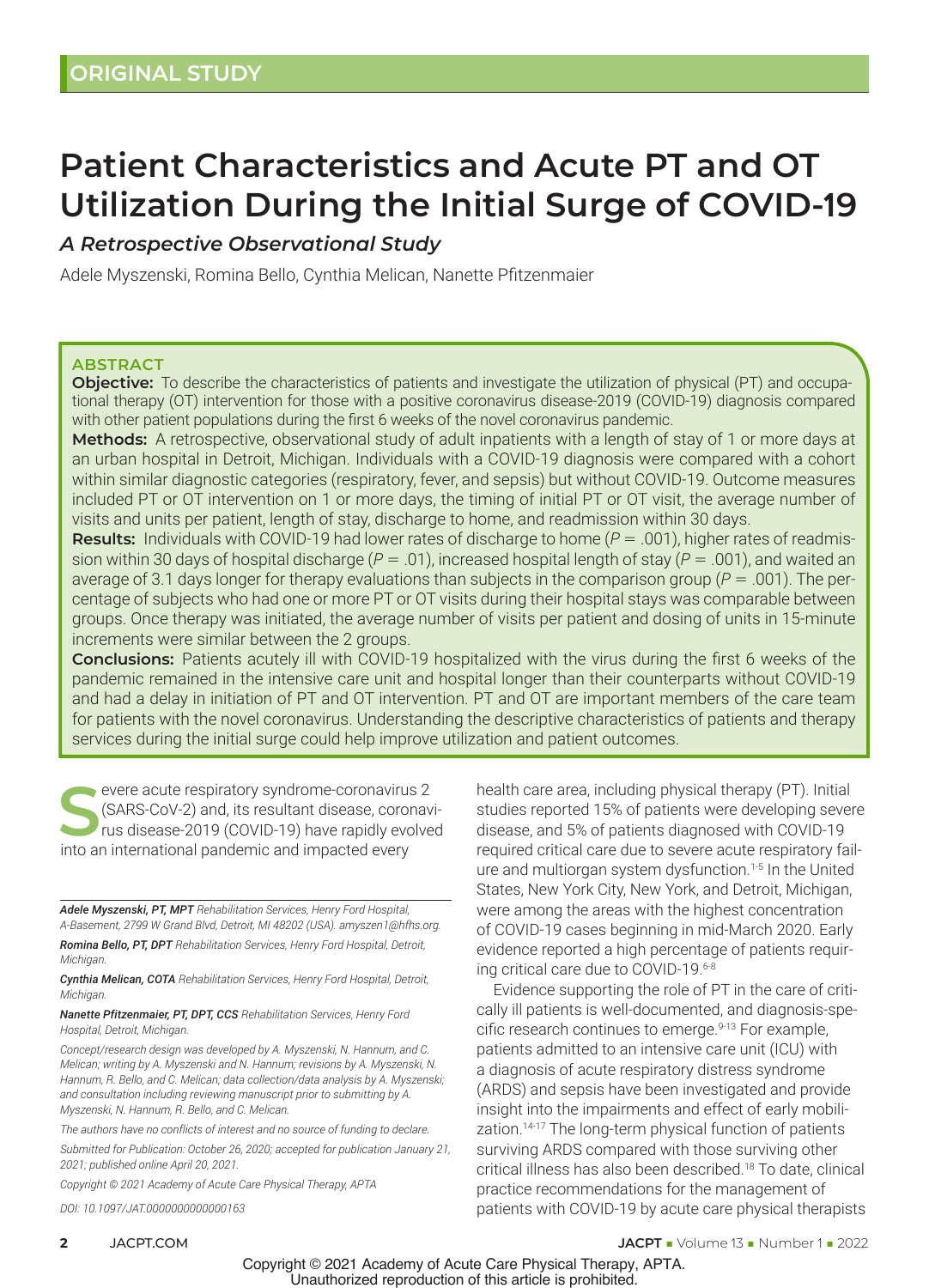#### **ORIGINAL STUDY**

have included physical mobility and respiratory interventions,19-21 but no descriptive or correlational studies have been reported at the time of article submission.

The aim of this study was to describe the specific characteristics of an initial cohort of patients and to investigate how PT and occupational therapy (OT) delivery of care in combination with other medical interventions impacted the outcomes for patients with a positive COVID-19 diagnosis as compared with other patient populations during the first 6 weeks of the novel coronavirus pandemic.

#### **METHODS**

#### *Study Population, Data Sources, and Variables*

A retrospective comparative study was designed to identify baseline clinical characteristics of adults 18 years and older admitted to Henry Ford Hospital (HFH), an 877-bed, academic, level I trauma center in the inner-city of Detroit, Michigan, on or after March 15, 2020, and discharged on or before April 30, 2020. The period was selected to investigate subjects from the date of the first known admission of a subject with a positive COVID-19 diagnosis to the date when the daily admission rate began to decline. Subjects with a hospital length of stay (LOS) 1 day or less were excluded to control for patients who may have died or been discharged home within 24 hours of admission. Subjects who died at any time during the study period were also excluded.

Data variables were collected from the EPIC electronic health record and included age, gender, race, Medicare Severity Diagnosis Related Group (MS-DRG), hospital LOS, ICU LOS, average days requiring mechanical ventilation (vent days), average days requiring sedation medication, discharge disposition, rate of readmission within 30 days, date of first PT and first OT visits (timing), the number of PT and/or OT visits (frequency), and the total units of service provided in 15-minute increments (dosing). PT and OT evaluations are non-time based and reflect 1 unit of service.

A novel variable for identifying the presence of COVID-19 was used to stratify subjects into 2 groups. This variable is based on a positive polymerase chain reaction test of the nasopharyngeal specimen or the diagnosis of COVID-19 actively listed on the subjects' EMR problem list.<sup>6</sup> Group 1 included patients with a positive variable for COVID-19. Group 2 included patients with a negative variable for COVID-19.

Subjects were further stratified within each group to demonstrate a comparable patient population or diagnosis category between the 2 groups. At the time of this study, the Centers for Medicare & Medicaid Services had not identified MS-DRG (related to COVID-19). The investigators found that 89% of subjects in group 1 were assigned to one of the following MS-DRGs: Respiratory System (MS-DRG 166-208), Fever (864), or Sepsis (870-871) diagnostic groups.22,23 Subjects were excluded if they did not have



an MS-DRG within one of the identified groups (see the Figure).

The primary outcome variables compared were the percentage of subjects receiving 1 or more PT visits, 1 or more OT visits, discharged to home, and readmission within 30 days. Subjects requiring 2 or more days of ICU care and requiring mechanical ventilation were reported as well. For patients with 1 or more PT or OT visits, the primary variables were the number of days from hospital admission to the date of first PT and OT visit (timing; whether orders delayed or medically inappropriate), the average number of visits (frequency) and the number of units (duration of therapy) per subject.

#### *Ethical Considerations and Consent*

The hospital's Institutional Review Board approved the study design and data collection methods. Informed consent was waived due to the retrospective nature of the study.

#### *Statistical Analysis*

All continuous data were tested for normality and were described using means and standard deviations, while categorical data were described using counts and

Copyright © 2021 Academy of Acute Care Physical Therapy, APTA. Unauthorized reproduction of this article is prohibited.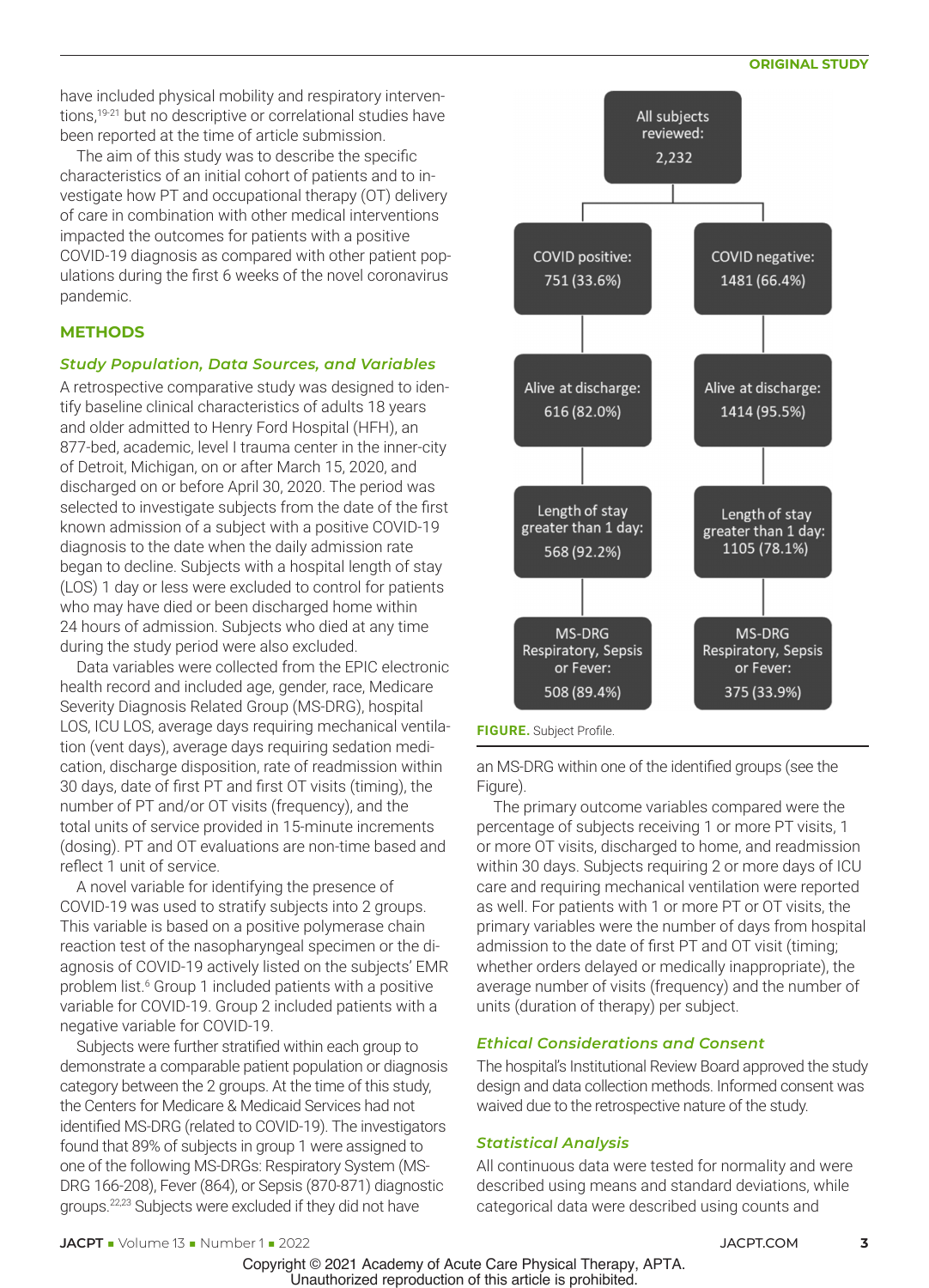Patient Characteristics and Acute PT and OT Utilization During the Initial Surge of COVID-19

| <b>TABLE 1. Subject Characteristics</b>                                                                              |                                               |                                               |         |  |  |  |  |  |  |
|----------------------------------------------------------------------------------------------------------------------|-----------------------------------------------|-----------------------------------------------|---------|--|--|--|--|--|--|
|                                                                                                                      | <b>Group 1: COVID Positive</b><br>$(n = 508)$ | <b>Group 2: COVID Negative</b><br>$(n = 375)$ |         |  |  |  |  |  |  |
| <b>Variable</b>                                                                                                      | % (n)                                         | % (n)                                         | P Value |  |  |  |  |  |  |
| Gender: male                                                                                                         | 53.2 (270)                                    | 49.9 (187)                                    | .335    |  |  |  |  |  |  |
| Age: $>70y$                                                                                                          | 25.6(130)                                     | 21.3(80)                                      | .142    |  |  |  |  |  |  |
| Race: Black                                                                                                          | 87.6 (415)                                    | 78.2 (280)                                    | .001a   |  |  |  |  |  |  |
| Discharged destination: home                                                                                         | 78.2 (397)                                    | 89.6 (336)                                    | .001    |  |  |  |  |  |  |
| Intensive care unit length of stay, $\geq 2$ d                                                                       | 20.3(103)                                     | 17.3(65)                                      | .271    |  |  |  |  |  |  |
| Mechanical ventilation required, $\geq 1$ d                                                                          | 11.6(59)                                      | 8.3(31)                                       | .104    |  |  |  |  |  |  |
| Readmission within 30 d of discharge                                                                                 | 11.0(56)                                      | 17.1(64)                                      | .01     |  |  |  |  |  |  |
| PT visits, $\geq$ 1                                                                                                  | 27.4(139)                                     | 28.8 (108)                                    | .638    |  |  |  |  |  |  |
| OT visits, $\geq$ 1                                                                                                  | 26.0(132)                                     | 26.9(101)                                     | .752    |  |  |  |  |  |  |
| OT, occupational therapy; PT, physical therapy.<br><sup>a</sup> ltalicized value indicates statistical significance. |                                               |                                               |         |  |  |  |  |  |  |

column percentages. Univariate 2-group comparisons were performed using 2-group *t* tests with 80% power, with a 2-sided  $\alpha$  level of 0.05, and were used to detect an effect size of 0.18, considered a small to medium effect. For categorical variables, a  $\chi^2$  test was performed with 80% power used to detect an effect size of 0.18, considered a small to medium effect size, and a 2-sided  $\alpha$  level of 0.05. Statistical significance was set at *P* < .05. All analyses were performed using SAS 9.4 (SAS Institute, Cary, North Carolina).

#### **RESULTS**

A total of 2232 subjects were admitted to nonhospice or nonlabor and delivery units at HFH on or after March 15, 2020—the beginning of the surge of positive COVID-19 cases in Detroit, Michigan, and discharged on or before April 30, 2020, when admissions began to decline. The Figure describes subject selection into each cohort. Thirty-three percent, 751 subjects, met the criteria for a positive COVID-19 diagnosis, and of those, 568 subjects had

not died and had a LOS greater than 1 day. Eighty-nine percent, 508 subjects, were assigned to an MS-DRG category within the Respiratory System (MS-DRG 166-208), Fever (864), or Sepsis (870-871) diagnostic groups. Of the 1481 subjects without a positive COVID-19 diagnosis admitted during the period studied, 375 had comparable MS-DRGs and met inclusion criteria of alive at discharge and an LOS greater than 1 day.

Subjects in both groups were of similar age and gender. However, a greater percentage of subjects with COVID-19 were identified as African American (*P* = .001), had lower rates of discharge to home  $(P = .001)$ , and had lower rates of readmission within 30 days of hospital discharge from any setting (*P* = .01), as shown in Table 1. Subjects with a COVID-19 diagnosis were also found to have statistically significant increases in LOS (see Table 2). While subjects in group 1 were also more likely to have ICU stays or require mechanical ventilation, the difference was not statistically significant (see Tables 1 and 2).

| <b>TABLE 2. Subject Characteristics and Hospital Outcome Variables</b> |                                               |           |               |             |                                |           |               |             |              |
|------------------------------------------------------------------------|-----------------------------------------------|-----------|---------------|-------------|--------------------------------|-----------|---------------|-------------|--------------|
|                                                                        | <b>Group 1: COVID Positive</b><br>$(n = 508)$ |           |               |             | <b>Group 2: COVID Negative</b> | P         |               |             |              |
| <b>Variable</b>                                                        | <b>Mean</b>                                   | <b>SD</b> | <b>Median</b> | <b>IQR</b>  | <b>Mean</b>                    | <b>SD</b> | <b>Median</b> | <b>IQR</b>  | <b>Value</b> |
| Age                                                                    | 60.4                                          | 14.7      | 61.0          | 52-71       | 58.5                           | 15.1      | 60.0          | 49-70       | .129         |
| Length of stay, intensive care unit, d                                 | 1.6                                           | 4.4       | 0.0           | $0.0 - 0.0$ | 0.9                            | 3.0       | 0.0           | $0.0 - 0.0$ | .171         |
| Length of stay, general practice unit, d                               | 4.6                                           | 3.6       | 4.0           | $2.0 - 6.0$ | 3.5                            | 3.0       | 3.0           | $1.0 - 5.0$ | .001a        |
| Length of Stay, total hospital, d                                      | 7.3                                           | 6.2       | 5.0           | $3.0 - 9.0$ | 5.4                            | 4.4       | 4.0           | $3.0 - 7.0$ | .006         |
| Duration of mechanical ventilation, d                                  | 1.1                                           | 3.7       | 0.0           | $0.0 - 0.0$ | 0.4                            | 2.0       | 0.0           | $0.0 - 0.0$ | .068         |
| Duration of sedation medication, d                                     | 1.0                                           | 3.3       | 0.0           | $0.0 - 0.0$ | 0.5                            | 2.0       | 0.0           | $0.0 - 0.0$ | .232         |
| IQR, interguartile range.                                              |                                               |           |               |             |                                |           |               |             |              |

*a Italicized value indicates statistical significance.*

Copyright © 2021 Academy of Acute Care Physical Therapy, APTA. Unauthorized reproduction of this article is prohibited.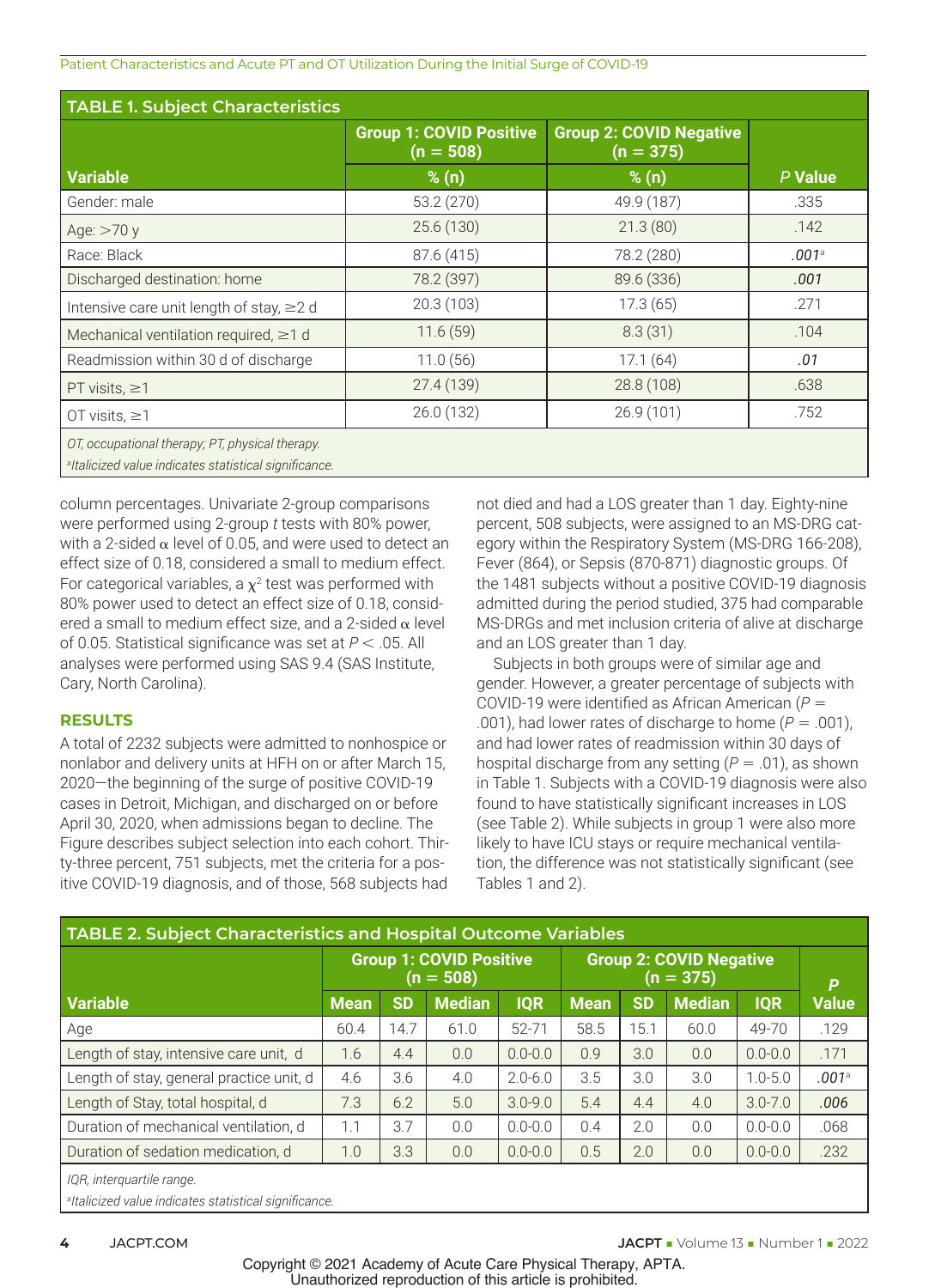| <b>TABLE 3. Characteristics of Physical Therapy Utilization</b>                                                      |             |           |                                                                        |              |                                                                       |           |               |              |              |
|----------------------------------------------------------------------------------------------------------------------|-------------|-----------|------------------------------------------------------------------------|--------------|-----------------------------------------------------------------------|-----------|---------------|--------------|--------------|
|                                                                                                                      |             |           | <b>Group 1: COVID-Positive Subjects</b><br>With PT Visit ( $n = 139$ ) |              | <b>Group 2: COVID-Negative</b><br>Subjects With PT Visits $(n = 108)$ | P         |               |              |              |
| <b>Variable</b>                                                                                                      | <b>Mean</b> | <b>SD</b> | <b>Median</b>                                                          | <b>IQR</b>   | <b>Mean</b>                                                           | <b>SD</b> | <b>Median</b> | <b>IQR</b>   | <b>Value</b> |
| Admit to first PT visit, d                                                                                           | 7.25        | 6.01      | 6.00                                                                   | $3.0 - 11.0$ | 4.16                                                                  | 3.97      | 3.00          | $2.0 - 5.0$  | .001a        |
| PT visits per patient                                                                                                | 2.92        | 2.64      | 2.00                                                                   | $1.0 - 4.0$  | 2.83                                                                  | 2.21      | 2.00          | $1.0 - 4.0$  | .656         |
| PT units of time per patient                                                                                         | 9.45        | 9.88      | 5.00                                                                   | $3.0 - 14.0$ | 8.56                                                                  | 7.93      | 6.00          | $3.0 - 12.0$ | .984         |
| Average PT units per visit                                                                                           | 3.95        | 0.89      | 3.00                                                                   | $2.0 - 3.5$  | 2.80                                                                  | 0.07      | 3.00          | $2.2 - 3.2$  | .102         |
| IQR, interguartile range; PT, physical therapy.<br><sup>a</sup> ltalicized value indicates statistical significance. |             |           |                                                                        |              |                                                                       |           |               |              |              |

The percentage of subjects who had 1 or more PT or OT visits during their hospital stays ranged from 26% to 28.8% (group 1: 108 patients; group 2: 139), and this was comparable between groups (see Table 2). The timing of initiation of therapy services was significantly different, however. Subjects in the COVID-19 group had a first PT or OT visit an average of 3.1 days later for therapy evaluations than subjects in the comparison group. The average number of days from admission to first PT and first OT visit for subjects in the COVID-19 cohort was 7.3 days (SD = 6; interquartile range [IQR], 3.0-11) compared with 4.2 days (SD = 4.0; IQR, 2.0-5.0) for those in the comparison group. Table 3 displays the characteristics of PT utilization, and Table 4 displays OT. Once therapy was initiated, the average number of visits per patient and the average dosing of units in 15-minute increments were similar between the 2 groups. Subjects received an average of 2.9 visits per subject in the COVID group compared with 2.8 visits per subject in the non-COVID group. On average, for both PT and OT, 2.8 units or 42 minutes per visit were spent for subjects with COVID and 3.0 units or 45 minutes for subjects without.

### **DISCUSSION**

PT and OT provide an important role in the care of acutely ill patients, including during a global pandemic of the novel coronavirus, SARS-CoV-2, and its resultant disease, COVID-19.9,19,20,24 This study aimed to describe the characteristics of patients admitted to and discharged

from a single acute care hospital setting in the epicenter of the initial COVID-19 pandemic surge and describe the utilization of PT and OT during the first 6 weeks of the pandemic in the state of Michigan. This study is novel in its research design to compare subjects with the novel coronavirus with those with comparable diagnostic groups (Respiratory, Fever, or Sepsis MS-DRGs). Evidence in literature, particularly in the patient populations of respiratory disorders and sepsis, concludes early mobility and PT are feasible and effective in the care of critically ill patients.<sup>15,16,25,26</sup>Tables 1 and 2 describe characteristics for all subjects within those MS-DRGs and found subjects with COVID-19 had significantly longer inpatient lengths of stay and were less likely to be discharged home than subjects without COVID-19. The demographic findings align with all patients' published clinical characteristics with COVID-19 at this hospital during the first 2 weeks of the surge and describe disproportionately higher rates of hospitalization of people of Black race due to COVID-19 in an urban academic hospital during the initial surge of coronavirus.<sup>6</sup>

The investigators found that PT and OT's utilization was similar for all subjects with an MS-DRG within the respiratory, fever, or sepsis diagnostic categories, with approximately one quarter of subjects receiving 1 or more PT or OT visits. Of those for whom PT and OT provided therapy, the average wait time for an evaluation for a patient with COVID-19 was 3.1 days longer. However, whether this was due to delays in order entry or due to

| <b>TABLE 4. Characteristics of Occupational Therapy Utilization</b> |             |           |                                                                        |              |                                                                      |           |        |              |              |
|---------------------------------------------------------------------|-------------|-----------|------------------------------------------------------------------------|--------------|----------------------------------------------------------------------|-----------|--------|--------------|--------------|
|                                                                     |             |           | <b>Group 1: COVID-Positive</b><br>Subjects With OT Visit ( $n = 132$ ) |              | <b>Group 2: COVID-Negative</b><br>Subjects With OT Visit $(n = 101)$ | P         |        |              |              |
| <b>Variable</b>                                                     | <b>Mean</b> | <b>SD</b> | <b>Median</b>                                                          | <b>IQR</b>   | <b>Mean</b>                                                          | <b>SD</b> | Median | <b>IQR</b>   | <b>Value</b> |
| Admit to first OT visit, d                                          | 7.33        | 6.00      | 6.00                                                                   | $3.0 - 11.0$ | 4.19                                                                 | 3.88      | 3.00   | $2.0 - 5.0$  | .001a        |
| Number of OT visits per patient                                     | 2.88        | 2.59      | 2.00                                                                   | $1.0 - 4.0$  | 2.57                                                                 | 2.14      | 2.00   | $1.0 - 3.0$  | .725         |
| Total OT units of time per patient                                  | 10.14       | 10.16     | 6.00                                                                   | $3.0 - 14.0$ | 8.25                                                                 | 8.06      | 6.00   | $3.0 - 10.0$ | .323         |
| Average OT units per visit                                          | 3.25        | 0.87      | 3.29                                                                   | $3.0 - 3.8$  | 3.00                                                                 | 0.73      | 3.00   | $2.7 - 3.5$  | .002         |
| IQR, interquartile range; OT, occupational therapy.                 |             |           |                                                                        |              |                                                                      |           |        |              |              |

*a Italicized indicates statistical significance.*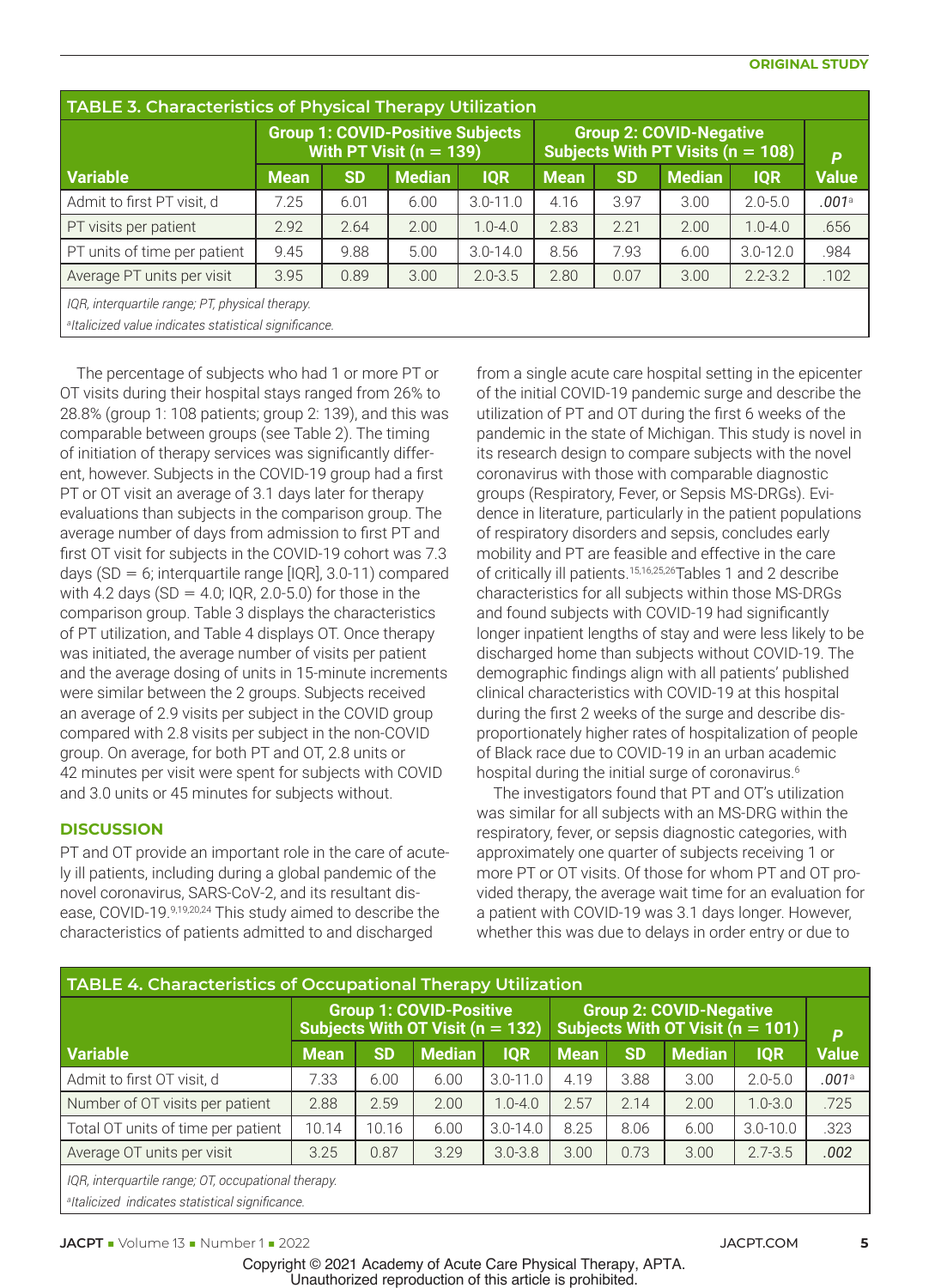#### Patient Characteristics and Acute PT and OT Utilization During the Initial Surge of COVID-19

medical appropriateness is unknown. This finding was not unexpected due to reduced access to personal protective equipment and novel clinical guidelines, in which the delivery of care for patients with COVID-19 was initially limited to telehealth. However, by April 1, 2020 (3 weeks from the first admitted cases of patients with COVID-19), PT and OT delivery of care was at the bedside, in line with what is now described in recent publications.19,24,27-29 Additionally, the authors hypothesized that those patients diagnosed with COVID-19 would have less frequency of PT and OT visits due to isolation restrictions; however, the results show the average number of visits and units of time was comparable between those admitted with a COVID-19 diagnosis and those that were COVID-19 negative (see Tables 3 and 4). This finding suggests that skilled PT and OT are feasible in the care of patients with COVID-19.

Several limitations exist, including the short period of subject selection at a single hospital setting. Results may have been impacted by inconsistencies in personal protective equipment availability for therapists, causing delays in the provision of care and decreased availability of postacute rehabilitation facilities contributing to increased LOS. Additionally, the descriptors for utilizing therapy services are limited to assumptions of standard clinical practice guidelines, including mobilization, exercise training, and activities of daily living, rather than specific interventions. This study does not report functional mobility outcome scores or the presence of safety or physiologic events related to therapy. However, a follow-up study is under development that will include these variables with expanded periods and include patients from both urban and community hospitals.

To date, the clinical practice guidelines and roles of PT specific to COVID-19 are emerging. However, as of September 30, 2020, no published works exist that characterize or compare objective measures related to PT or OT. Descriptive and correlational studies are needed to understand and translate the effect and outcomes for patients with COVID-19. The authors wish to investigate novel questions that have arisen as a result of the pandemic. What effect will PT intervention have on those individuals who survive ARDS caused by COVID-19? Will differences in the functional outcomes of patients with ARDS and other pulmonary diagnoses in the presence of COVID-19 compared with those who did not have the virus be noted? Additionally, would the involvement of multiple organ system complications in patients with COVID-19 affect their long-term functional statuses?

### **CONCLUSIONS**

This study shows that PT and OT care to patients acutely ill with COVID-19 is realistic. The findings suggest that patients hospitalized with COVID-19 have poorer outcomes than those hospitalized with acute illness in similar diagnostic categories. Further research is needed to investigate PT and OT intervention's long-term effects

on patients affected by COVID-19. The authors plan to focus future research on the effects of PT and OT on functional mobility scores or the presence of safety or physiologic events related to therapy.

#### **REFERENCES**

- 1. Wu Z, McGoogan JM. Characteristics of and Important lessons from the coronavirus disease 2019 (COVID-19) outbreak in China: summary of a report of 72 314 cases from the Chinese Center for Disease Control and Prevention. *JAMA.* 2020;323(13):1239-1242.
- 2. Schaller T, Hirschbühl K, Burkhardt K, et al. Postmortem examination of patients with COVID-19. *JAMA.* 2020;323(24):2518-2520.
- 3. Remuzzi A, Remuzzi G. COVID-19 and Italy: what next? *Lancet.* 2020;395(10231):1225-1228.
- 4. Centers for Disease Control and Prevention. Interim Clinical Guidance for Management of Patients with Confirmed Coronavirus [Disease \(COVID-19\). https://www.cdc.gov/coronavirus/2019-ncov/](https://www.cdc.gov/coronavirus/2019-ncov/hcp/clinical-guidance-managementpatients.html) hcp/clinical-guidance-managementpatients.html. Published 2020. Accessed June 9, 2020.
- 5. First Affiliated Hospital ZUSoM. Handbook of COVID-19 Prevention and Treatment. First Affiliated Hospital, Zhejiang University School of Medicine. https://esge.org/documents/Handbook\_of\_COVID-19\_Prevention\_and\_Treatment.pdf. Published 2020. Updated March 20, 2020.
- 6. Suleyman G, Fadel RA, Malette KM, et al. Clinical characteristics and morbidity associated with coronavirus disease 2019 in a series of patients in metropolitan Detroit. *JAMA Netw Open.* 2020;3(6):e2012270.
- 7. Richardson S, Hirsch JS, Narasimhan M, et al. Presenting characteristics, comorbidities, and outcomes among 5700 patients hospitalized with COVID-19 in the New York City Area. *JAMA.* 2020;323(20):2052-2059.
- 8. McPadden J, Warner F, Young HP, et al. Clinical characteristics and outcomes for 7,995 patients with SARS-CoV-2 infection [published online ahead of print July 21, 2020]. *MedRxiv.* doi:10.1101/2020.07.1 9.20157305.
- 9. Nydahl P, Sricharoenchai T, Chandra S, et al. Safety of patient mobilization and rehabilitation in the intensive care unit. Systematic review with meta-analysis. *Ann Am Thorac Soc.* 2017;14(5):766-777.
- 10.Connolly B, O'Neill B, Salisbury L, Blackwood B. Physical rehabilitation interventions for adult patients during critical illness: an overview of systematic reviews. *Thorax.* 2016;71(10):881-890.
- 11.Connolly B, Salisbury L, O'Neill B, et al. Exercise rehabilitation following intensive care unit discharge for recovery from critical illness: executive summary of a Cochrane Collaboration systematic review. *J Cachexia Sarcopenia Muscle.* 2016;7(5):520-526.
- 12.Tipping CJ, Harrold M, Holland A, Romero L, Nisbet T, Hodgson CL. The effects of active mobilisation and rehabilitation in ICU on mortality and function: a systematic review. *Intensive Care Med.* 2017;43(2):171-183.
- 13.Parry SM, Nydahl P, Needham DM. Implementing early physical rehabilitation and mobilisation in the ICU: institutional, clinician, and patient considerations. *Intensive Care Med.* 2018;44(4):470-473.
- 14.Moss M, Nordon-Craft A, Malone D, et al. A randomized trial of an intensive physical therapy program for patients with acute respiratory failure. *Am J Respir Crit Care Med.* 2016;193(10):1101-1110.
- 15.Kayambu G, Boots RJ, Paratz JD. Early rehabilitation in sepsis: a prospective randomised controlled trial investigating functional and physiological outcomes the i-PERFORM Trial (protocol article). *BMC Anesthesiol.* 2011;11:21.
- 16.Kayambu G, Boots R, Paratz J. Early physical rehabilitation in intensive care patients with sepsis syndromes: a pilot randomised controlled trial. *Intensive Care Med.* 2015;41(5):865-874.
- 17.Herridge MS, Tansey CM, Matté A, et al. Functional disability 5 years after acute respiratory distress syndrome. *N Engl J Med.* 2011;364(14):1293-1304.
- 18.Bein T, Weber-Carstens S, Apfelbacher C. Long-term outcome after the acute respiratory distress syndrome: different from general critical illness? *Curr Opin Crit Care.* 2018;24(1):35-40.
- 19.Thomas P, Baldwin C, Bissett B, et al. Physiotherapy management for COVID-19 in the acute hospital setting: recommendations to guide clinical practice. *J Physiother.* 2020;33(1):32-35.

Copyright © 2021 Academy of Acute Care Physical Therapy, APTA. Unauthorized reproduction of this article is prohibited.